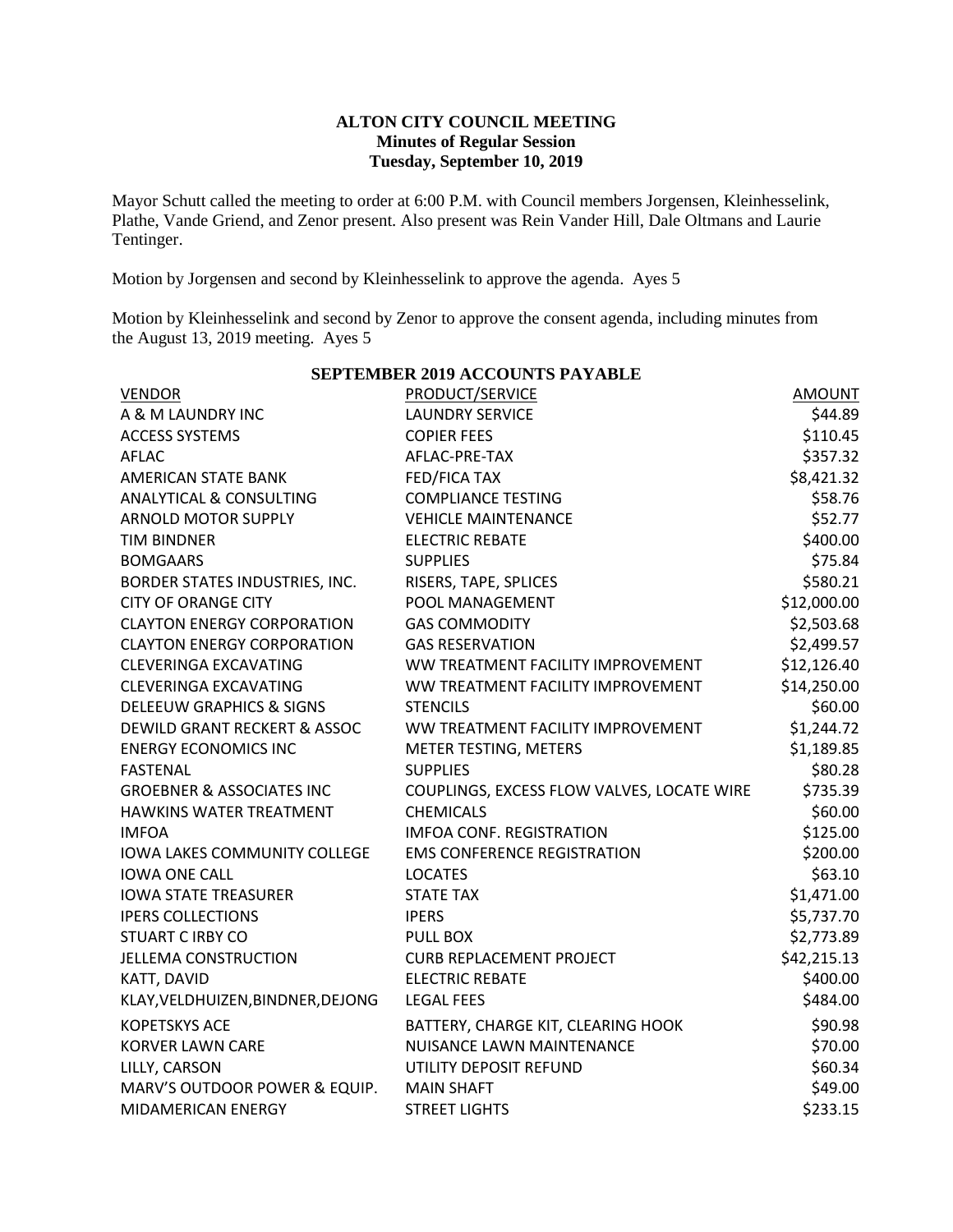| MISSOURI RIVER ENERGY SERVICES  | <b>ELECTRIC</b>                          | \$49,291.64  |
|---------------------------------|------------------------------------------|--------------|
| <b>MUNICIPAL UTIL-BILLS</b>     | <b>UTILITIES</b>                         | \$2,706.15   |
| NEAL CHASE LUMBER CO            | <b>MOWER, SUPPLIES</b>                   | \$737.37     |
| NORTHERN MUNICIPAL DISTRIBUTION | L&R FUND ASSESSMENT                      | \$1,601.05   |
| ORANGE CITY MUNICIPAL UTILITIES | <b>BULK WATER</b>                        | \$7,430.88   |
| <b>ORANGE CITY SANITATION</b>   | <b>GARBAGE HAULING</b>                   | \$6,668.15   |
| <b>PAYROLL</b>                  | PAYROLL CHECKS ON 8/30/2019              | \$27,047.13  |
| PEFA, INC                       | <b>GAS COMMODITY</b>                     | \$1,800.48   |
| REHAB SYSTEMS INC.              | VAC CLEANING, TELEVISING                 | \$1,425.00   |
| <b>RICE SIGNS</b>               | <b>SIGNS</b>                             | \$67.00      |
| THURSBY, THOMAS                 | UTILITY DEPOSIT REFUND                   | \$49.94      |
| SIOUXLAND PRESS                 | <b>PUBLICATIONS</b>                      | \$63.20      |
| TREASURER - STATE OF IOWA       | <b>WATER EXCISE TAX</b>                  | \$1,512.00   |
| TREASURER - STATE OF IOWA       | <b>SALES TAX</b>                         | \$2,221.00   |
| UTILITY EQUIPMENT CO.           | PIPE, FITTINGS, CURB BOXES, MANHOLE HOOK | \$2,862.82   |
| VAN MAANEN'S RADIO SHACK        | <b>IT SERVICES</b>                       | \$347.49     |
| <b>VERIZON</b>                  | <b>CELL PHONES</b>                       | \$259.48     |
| <b>VISA</b>                     | <b>SUPPLIES</b>                          | \$241.78     |
| WELLMARK BLUE CROSS/BLUE SHIELD | <b>GROUP INSURANCE</b>                   | \$9,247.64   |
| <b>WESCO DISTRIBUTION, INC.</b> | <b>TRANSFORMERS</b>                      | \$3,852.00   |
| <b>WEST IOWA TELEPHONE</b>      | TELEPHONE, FAX, INTERNET                 | \$574.74     |
| WILLIAMS & CO                   | <b>AUDIT</b>                             |              |
|                                 | TOTAL ACCOUNTS PAYABLE CHECKS            | \$240,831.68 |

**FISCAL YEAR 19 ANNUAL CITY STREET FINANCE REPORT:** Oltmans presented the Council with the Annual Street Finance Report for Fiscal Year 2018-2019.

**RESOLUTION 19-23 "A RESOLUTION OF THE CITY COUNCIL OF ALTON, IOWA APPROVING THE 2018-2019 STREET FINANCE REPORT"** was introduced and moved for adoption by Council Member Zenor. Jorgensen seconded the motion to adopt.

On roll call vote: Ayes: Jorgensen, Kleinhesselink, Plathe, Vande Griend, Zenor Nays: None

Whereupon the Mayor declared the Resolution duly adopted.

**ANNUAL URBAN RENEWAL REPORT:** Oltmans presented the Annual Urban Renewal Report to the Council.

Motion by Jorgensen and second by Vande Griend to approve the Annual Urban Renewal Report as presented. Ayes 5

**HOUSING:** Oltmans presented an option extension for future residential development.

Motion by Jorgensen and second by Kleinhesselink to approve the Extension of Option to Purchase Property with Kim and Julie Van Puersem. Ayes 5

## **DESTRUCTION OF RECORDS:**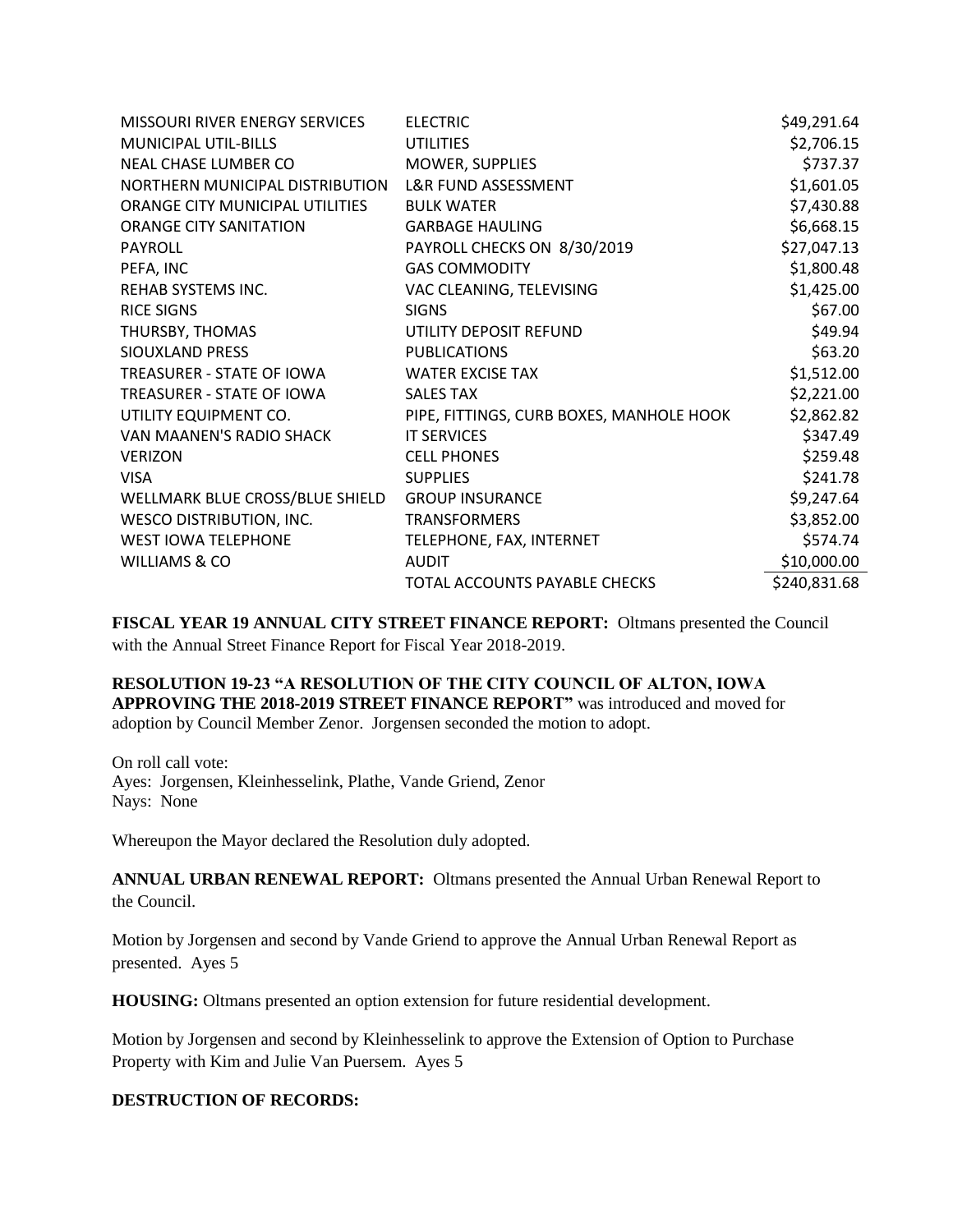## **RESOLUTION 19-24 "A RESOLUTION OF THE CITY COUNCIL OF ALTON, IOWA AUTHORIZING THE DESTRUCTION OF GENERAL CITY RECORDS"** was introduced and

moved for adoption by Council Member Kleinhesselink. Plathe seconded the motion to adopt.

On roll call vote: Ayes: Jorgensen, Kleinhesselink, Plathe, Vande Griend, Zenor Nays: None

Whereupon the Mayor declared the Resolution duly adopted.

## **LIBRARY:**

**RESOLUTION 19-25 "A RESOLUTION OF THE CITY COUNCIL OF ALTON, IOWA, SETTING WAGES FOR LIBRARY EMPLOYEES FOR FISCAL YEAR 2019-2020"** was introduced and moved for adoption by Council Member Plathe. Jorgensen seconded the motion to adopt.

On roll call vote: Ayes: Jorgensen, Kleinhesselink, Plathe, Vande Griend, Zenor Nays: None

Whereupon the Mayor declared the Resolution duly adopted.

**LIQUOR LICENSE:** Casey's General Store submitted a liquor license application adding carryout wine along with a change of ownership.

Motion by Zenor and second by Jorgensen to approve Casey's General Store liquor license permit adding carryout wine and changing ownership. Ayes 5

**EQUIPMENT:** The City of Orange City has offered to sell their used snow blower to the City of Alton for the trade-in value of \$8,150.

Motion by Vande Griend and second by Jorgensen to purchase snow blower from the City of Orange City for \$8,150.00. Ayes 5

**NATURAL GAS:** Oltmans updated the Council on the Federal Energy Regulatory Commission, Section 4 rate case, filed by Northern Natural Gas. Information on the Section 4 was presented at the August NNG Annual Conference Oltmans attended. Rates will increase January 1, 2020 and will be in effect until FERC rules on the Section 4 rate case by, which may take up to 2 years. Oltmans will work with Clayton Energy on the natural gas rate structure and increases that will be needed to recover the additional Northern Natural Gas transmission costs for natural gas.

**COMMUNICATIONS TOWER:** Oltmans received a request from Towerpoint to buy out the City's lease with SBA Communications. SBA, the company that currently leases land for a communications tower from the City, also offered to buy out their lease in the amount of \$60,500.00. It was the consensus of the Council to take no action.

**LAND ACQUISITION:** The Council discussed purchasing the parcel east of the Division Street lift station. They discussed purchasing the property to possibly expand the lift station or build a treatment facility in the future if required by regulation.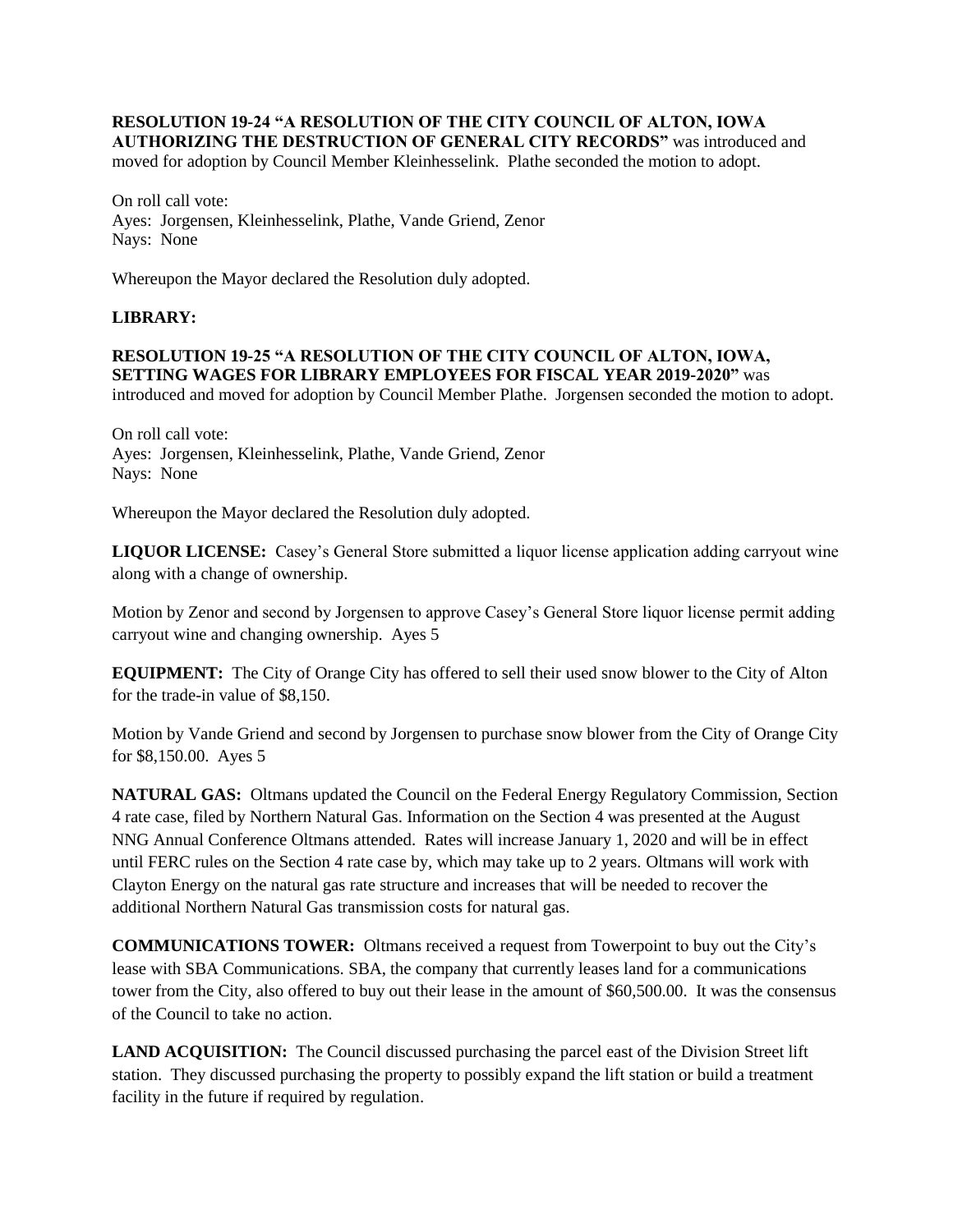Motion by Plathe and second by Jorgensen to authorize Vande Griend to negotiate the purchase up to \$35,000 and to have the Mayor and staff execute the purchase if terms are agreed upon.

**POOL:** Oltmans updated the Council on the inspection of the baby pool. The Iowa Department of Health inspector inspected the updates made on the wading pool and noted several items that need to be corrected. Staff is working with the contractor, who performed the work, to correct those items. City Staff will also perform other updates noted in the inspection.

**2019 STREET PROJECTS:** Oltmans advised the Council on the2019 milling and asphalting project. Blacktop Services is scheduled to begin the project within the next couple weeks.

**ELECTRIC UTILITY:** Oltmans updated the Council on the overhead to underground electric project that staff has been working. Staff continues to work on the project as time and finances allow. The goal is to complete the work by the end of the next fiscal year. When the project is completed, approximately 95% of the City's electric distribution system will be updated and installed underground.

**WASTEWATER:** Oltmans informed the Council that Cleveringa Excavating is waiting for crops to be harvested so that dredging and land application can be completed. Jellema Construction has completed pouring concrete pads at the lagoons which is also a part of the project.

Division Street Lift Station: The Council discussed a storm proof and larger building to house all of the controls at the Division Street lift station. The current building is deteriorating and would unable to withstand a storm. With the size, cost and amount of controls needed to operate the lift station, the building is too small causing issues with controls overheating. Since this is the main lift station, where all of the wastewater from the City passes through to the lagoons, it is important that it is operational at all times. Discussion was held on the size of the building needed, the need to have a climate controlled unit, as well as the timing and cost of the building.

Motion by Vande Griend and second by Kleinhesselink to approve the bid from Jellema Construction for an 18' x 20' building for the Division Street lift station with requirements that the building be completed this fall. Ayes 5

**ECONOMIC DEVELOPMENT:** Oltmans informed the Council that he continues to work with prospective businesses interested in purchasing the Global Aquaculture building in the Industrial Park. Global Aquaculture has contracted with a Commercial/Industrial realtor from Minneapolis to market the building.

**OTHER BUSINESS:** Oltmans reminded the Council that it is an election year and nomination papers are due to the City off by September 19 at 5:00 pm.

Motion by Kleinhesselink and second by Vande Griend to adjourn the meeting at 6:38 PM. Ayes 5

\_\_\_\_\_\_\_\_\_\_\_\_\_\_\_\_\_\_\_\_\_\_\_\_\_\_\_\_\_\_\_\_\_\_ \_\_\_\_\_\_\_\_\_\_\_\_\_\_\_\_\_\_\_\_\_\_\_\_\_\_\_\_\_\_\_\_\_\_

Brian E. Schutt Dale Oltmans

Mayor City Clerk/Administrator